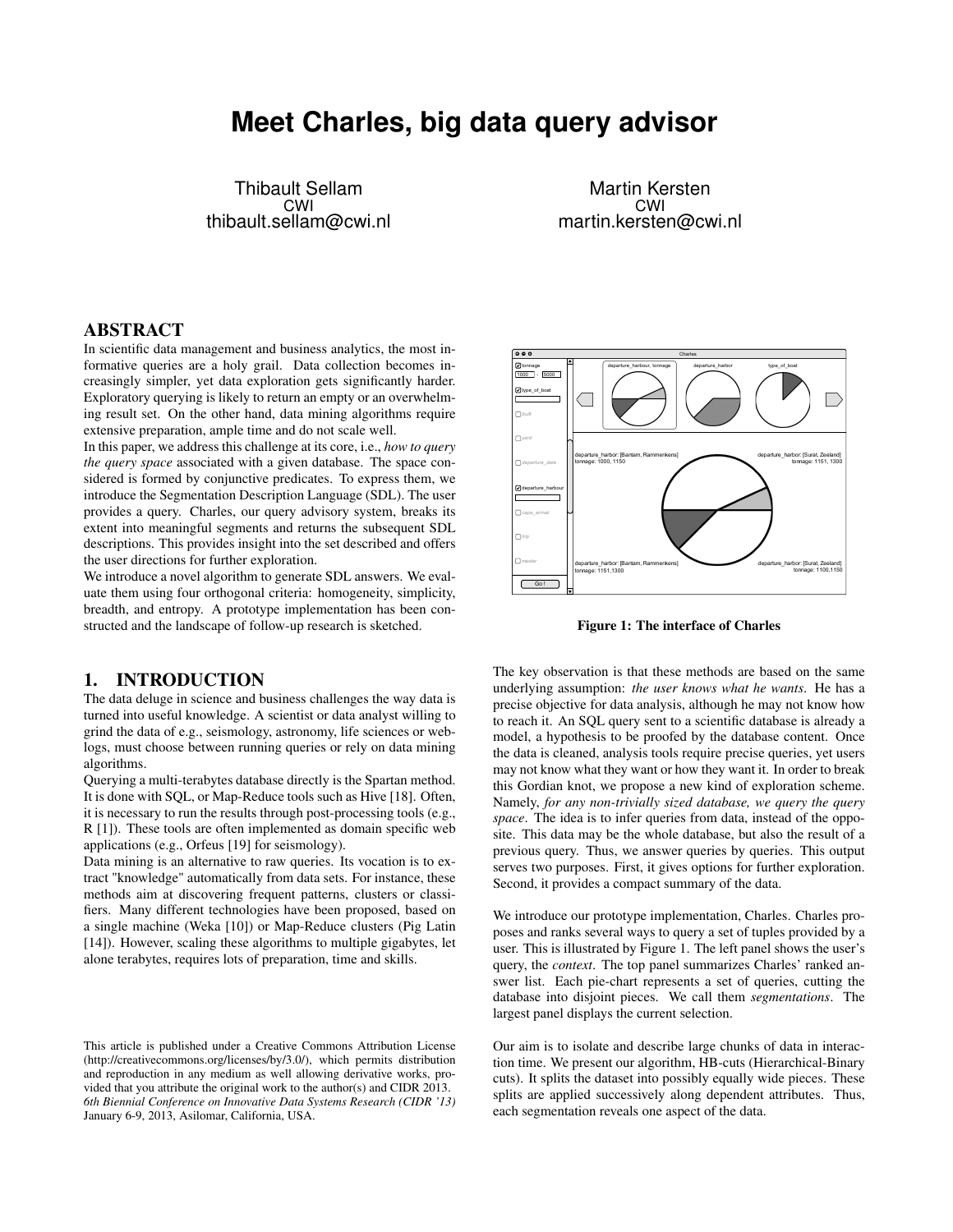Charles is based on the following contributions:

- We introduce the Segmentation Description Language (SDL) as a summarization language for database result sets.
- We present metrics to evaluate and rank segmentations.
- We develop a computationally tractable algorithm to generate segmentations, HB-cuts.

Charles can be positioned as a new member of emerging schemes aimed at database summarization and interactive exploration. It is implemented as a front-end for SQL systems. This simplifies experimentation and portability of the code. Its development is undertaken in the context of the MonetDB system.

The remainder of the paper is organized as follows. In Section 2, we define SDL and expose the assumptions underlying our work. Section 3 introduces the evaluation criteria for SDL query sets: homogeneity, simplicity, breadth and entropy. We describe in Section 4 how to generate segmentations. The current state of the prototype and future research directions are discussed in Section 5.

### 2. CONCEPTS AND METHOD

Our first attempt starts with two restrictions. First, the dataset is contained in one relation. Second, the input and output of our system is based on a proprietary query language, called SDL. SDL can only express conjunctions of predicates. The remainder of this section presents the syntax and semantics of SDL. Let *T* be the relation and *Attr* be one column. The literals  $a_0, a_1, \ldots, a_K$  are values from its value domain.

*Definition 1.* An SDL predicate *C* expresses either:

- a range constraint, denoted by  $Attr: [a_0, a_1]$
- a set constraint, denoted by  $Attr: \{a_0, a_1, ..., a_K\}$
- no constraint, denoted by *Attr* :

*Definition 2.* An SDL query  $Q = (C_0, C_1, ..., C_N)$  expresses a conjunction of predicates over table *T*.

For instance, the query below is based on all three types of constraints:

(*date* : [1550,1650],*tonnage* :,*type* : {'*jacht*','*f luit*'})

The result set of a query *Q* is denoted by  $R(Q)$ , and  $|R(Q)|$  is its cardinality.  $C(Q)$  is the cover  $|R(Q)|/|T|$ .

Our aim is to infer *segmentations* from the dataset  $D \subset T$ ).

*Definition 3.* A segmentation is a set of queries  $S = \{Q_j\}_{j \in [0,M]}$ wich defines a partition of *D*:

- $\bullet$  for any  $(j,k) \in [0,M]^2$ ,  $j \neq k$ :  $R(Q_j) \cap R(Q_k) = 0$
- $\bullet$  ∪ $_{j\in[0,M]}$   $R(Q_j) = D$

A few examples of segmentations are displayed in Figure 1. We call the constituent queries *segments*.

We aim to explore the data interactively. First, the user specifies a population he is interested in with a SDL statement (potentially the whole database). The system then generates several segmentations and presents them in a ranked list. Each answer describes one aspect of the data. The sets can be presented in a graphical way (e.g. with TreeMaps or pie charts). The user can then select one SDL query, and submit it for further exploration.

By convention, we choose to restrict the exploration to the columns mentioned by the user. For instance, if a user submits the query (*boat*\_*type* :,*date* :, *cape*\_*arrival* :), we will be oblivious to all the other attributes in the database. Also, the answers generated by the system are not necessarily based on all three columns.

# 3. QUALITY METRICS

Obviously, there are many ways to segment the search context. The question is what constitutes a "good" segmentation. As we wish to create informative vistas on the database, we propose four criteria: homogeneity, simplicity, breadth, and entropy.

*HOMOGENEITY* Charles considers all attributes in the context to be equally important. However, the segments it creates are based on a few columns only. Among those, all items described by a query should be "similar". Furthermore, distinct queries should separate "different" items. Assigning a quantitative measure to this property is still an open research challenge. The clustering literature proposes many measures, depending on the type of data. For instance, metrics based on intra- and extra-cluster distance [9] are well suited for low dimension quantitative data. Alternatively, information theory-based measurements provide good assessments of similarity for categorical values. Other approaches may use the spatial density in the neighbourhood of each point [8]. Each kind of data distribution calls for a different evaluation strategy, and there is to our knowledge no "universal" measure of clustering quality. Besides, the calculations are data and compute intensive. They do not scale well to the datawarehouses we have in mind.

As stated above, our aim is not to create an accurate cluster analysis of the data, but to summarize it by proposing queries. We wish to explore the query space, not the data space. Therefore, *we purposely neglect to quantify homogeneity*. However, the segmentations should still be meaningful. In the next section, we present a heuristic that creates "good enough" groups.

*SIMPLICITY* Charles presents results to the user as shown in Figure 1. It describes the SDL queries with text, and highlights visually how they cover the search context. As it should return legible results, we keep the sets as *simple* as possible, i.e., each individual SDL query should contain as few predicates as possible. We measure the complexity of a segmentation with the maximum number of constraints among all of its queries. We label this criterion as  $P(S_i)$  for it can be calculated readily.

*Principle 1.* Simple segmentations are more legible.

*BREADTH* Our goal to aid the user in his understanding of the database content implies that the segmentation should convey the broadest semantics possible. We are more interested in a segmentation that takes several attributes into account than a segmentation on just one attribute. Therefore, we maximize the number of distinct columns across the queries of our segmentations, which we call *SDL breadth*:

*Principle 2.* Broad segmentations are more informative.

This principle is not directly dependent on the previous one, simplicity. It is possible to improve either one without degrading the other. However, they act as safeguards against one another. The first criterion tends to favor SDL queries with few constraints, if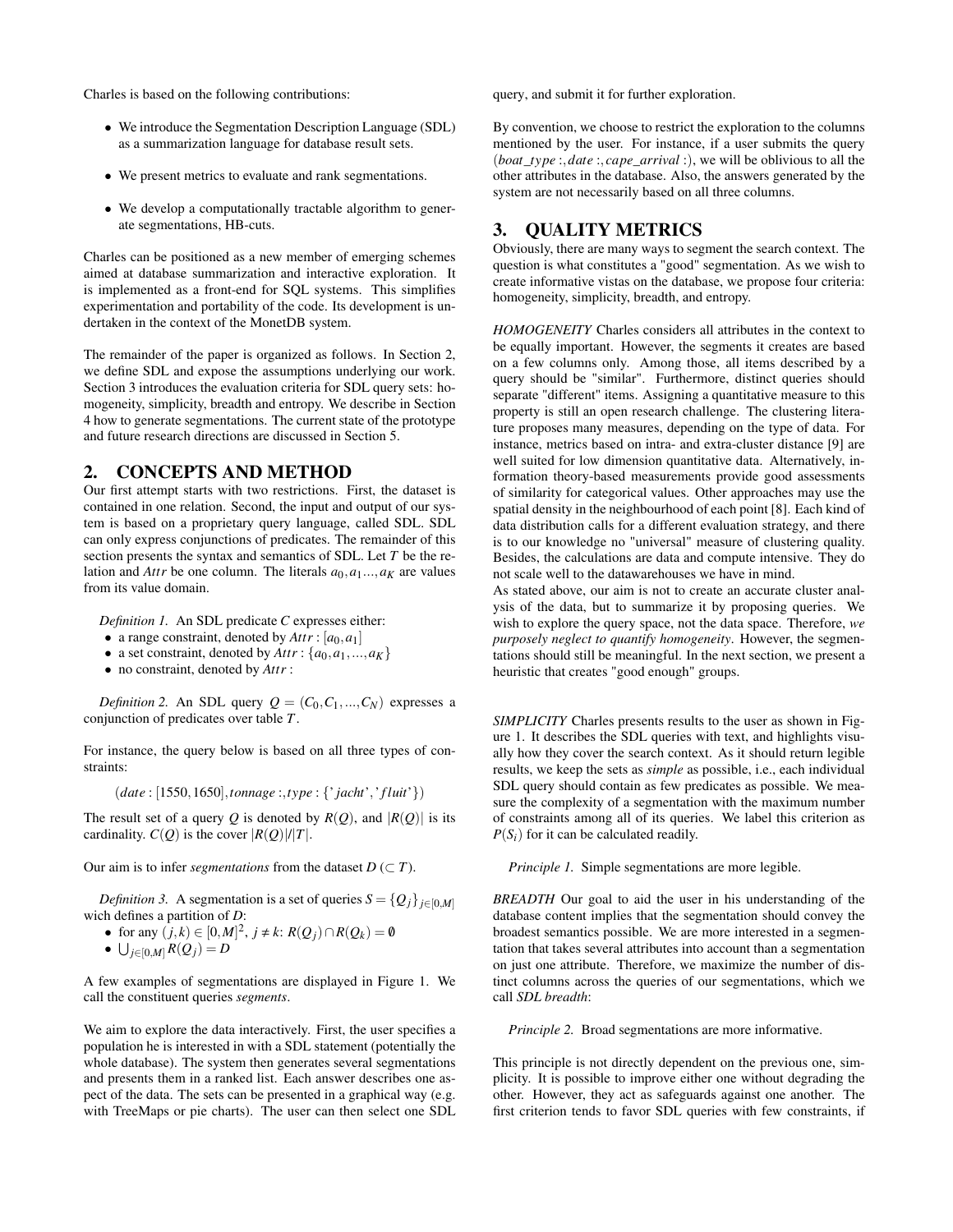any. The second principle imposes that the query carries more semantic information.

*ENTROPY* Suppose we take a random point in the database. The point may end up in the segment described by  $Q_0$ ,  $Q_1$ , or any other. The entropy of the segmentation describes the *uncertainty* of this random variable. Its value is 0 when the set consists of one piece, and it reaches log*M* when there are *M* perfectly balanced segments.

*Definition 4.* The entropy of segmentation  $S = \{Q_j\}_{j \in [0,M]}$  is

$$
E(S) = -\sum_{j=0}^{M} C(Q_j) \log C(Q_j)
$$

 $E(S)$  describes two aspects of the segmentations. First, it grows with the the *depth* of the set, the number of SDL queries. Second, if two sets contain the same number of queries, the entropy favours the most *balanced* one. In fact, we assume that the user is primarily interested in the most significant parts of the data, that is, the queries with the highest covers. The most particular subpopulations should appear later in the exploration process, as the user refines his search. Therefore a perfect split would have segments of the same size.

*Principle 3.* High entropy segmentations are deeper and more balanced.

The principles create a 3-dimensional space to navigate or rank segmentations. They hint at what the perfect segmentation looks like. It has many queries, based on one attribute each, and the partitions have the same size.

### 4. WHERE ARE THE BEST QUERIES ?

In this section, we propose a heuristic to generate segmentations in a short amount of time: HB-cuts (Hierarchical Binary cuts). The heuristic is a direct application of the principles we presented. The basic idea is to split the data in two equal parts recursively. In order to generate meaningful segmentations, we apply the splits on dependent attributes only. Consider for instance the case illustrated by Figure 1. We may split the dataset in two on the attribute *type\_of\_boat*. Then, each of the pieces may themselves be split in two on the attribute *tonnage*, assuming that there is a dependency between *tonnage* and *type\_of\_boat*. The process is repeated until a threshold is reached. This creates semantically coherent segmentations with satisfying scores on the metrics exposed previously.

#### 4.1 Primitives

In this section, we define three basic operations to derive segmentations from a context query. They are all illustrated in Figure 2.

*CUT* This is the most important primitive of our algorithm. Intuitively, it splits a query in two equal pieces, along a predefined attribute. We define it formally as follows:

*Definition 5.* Consider the query  $Q = (C_0, \ldots, C_k, \ldots, C_N)$ .  $min<sub>k</sub>$ ,  $max<sub>k</sub>$ , and  $med<sub>k</sub>$  are respecively the minimum, maximum and median point of the values covered by*C<sup>k</sup>* . We *cut Q* on the attribute *attr<sup>k</sup>* as follows:

$$
CUT_{attr_k}(Q) = \{ (Q, att_k : [min_k, med_k]), (Q, att_k : [med_k, max_k]) \}
$$



Figure 2: Cut, composition and product of segmentations

How the median point is calculated depends on the data type. For integers, reals, or dates, we use the arithmetic median. For nominal values, we have to make more arbitrary choices. We choose to sort the values by order of occurrence for columns with low cardinality, and alphabetically otherwise. Then, we set  $med_k$  at the value for which the accumulated frequency is the closest to 50%. In general, the two resulting pieces may have different sizes. This will be taken into account when we have to rank the segmentations later on.

We extend the *CUT* operation to segmentations: we cut each of the queries in the set. This doubles the total number of partitions.

*Definition 6.* Consider the segmentation  $S = \{Q_0, \ldots, Q_L\}$ . We define the *CUT* operator as follows:

$$
CUT_{att_k}(S)=CUT_{att_k}(Q_0)\cup\ldots\cup CUT_{att_k}(Q_L)
$$

*COMPOSITION* This operation is used to combine two segmentations. Intuitively, it cuts the queries of one segmentation on the attributes of the other.

*Definition 7.* Consider the segmentations  $S_1$  and  $S_2$ . Suppose that the queries of  $S_2$  are all based on the same set of attributes  $att_1$ , *att*2,..., *attN*. Then we have:

$$
COMPOSE(S_1, S_2) = CUT_{att_1}\Big(CUT_{att_2}\big(\ldots CUT_{att_N}(S_1)\ldots\big)\Big)
$$

*PRODUCT* This operator is another way to combine two segmentations. Consider the example in Figure 2. The sets A and B are both based on two queries. We create a new segmentation  $A \times B$  by intersecting each piece of the first with each piece of the latter, thus creating 4 queries.

*Definition 8.* Consider  $S_1 = \{Q_1^0, \ldots, Q_1^K\}$  and  $S_2 = \{Q_2^0, \ldots, Q_2^L\}$ . We define the *SDL product* operator  $\times$ :

$$
S_1 \times S_2 = \{ (Q_1^i, Q_2^j) \mid (i, j) \in [0, K] \times [0, L] \}
$$

The SDL product has a notable feature: it can give a hint about the dependency between two variables. If the product of two balanced segmentations is also balanced, then there is no dependency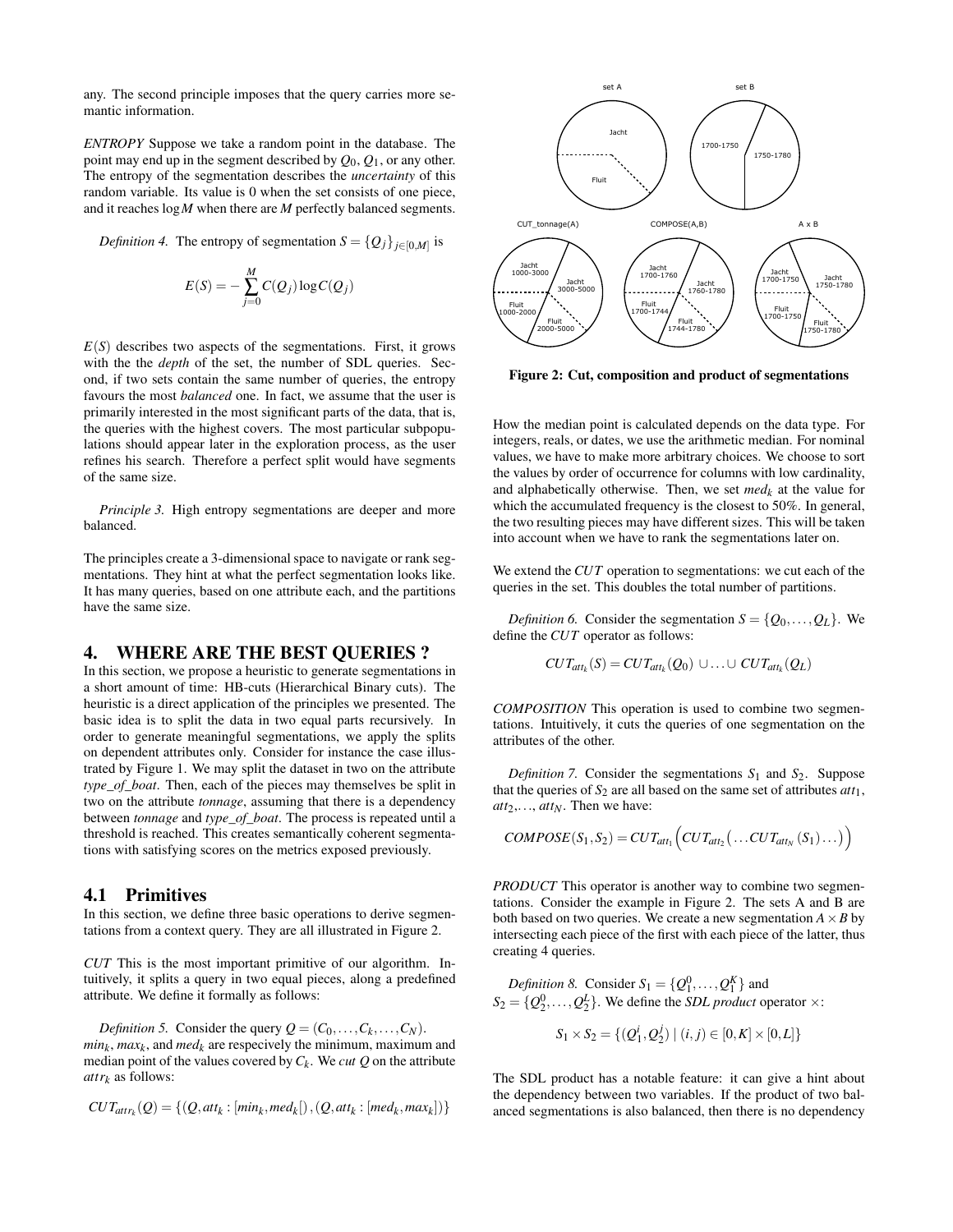

Figure 3: Example execution of HB-cuts

between their variables. The example of Figure 2 shows a dependence between the type of boat and the departure date. This can be quantified with our entropy criterion:

*Proposition 1.* Consider two segmentations  $S_1 = \{Q_1^0, \ldots, Q_1^K\}$ and  $S_2 = \{Q_2^0, \ldots, Q_2^L\}$ . We pick one random tuple in the database.  $X_1$  (resp.  $X_2$ ) is the random variable which describes its partition in  $S_1$  (resp.  $S_2$ ).  $X_1$  and  $X_2$  are independent iff

$$
E(S_1 \times S_2) = E(S_1) + E(S_2)
$$

The quotient  $E(S_1 \times S_2)/(E(S_1) + E(S_2))$  decreases with the degree of dependence between  $X_1$  and  $X_2$ . We label it  $INDEPEND(S_1, S_2)$ .

#### 4.2 Heuristics

The algorithm is initialized by cutting the context query on each of its attributes. For *N* columns, this will create a candidate list of *N* binary segmentations. Among these candidates, we detect the most dependent couple of segmentations and compose them. The procedure is then repeated until a stopping condition is met. All intermediate results we encounter are stored and returned by order of entropy once the algorithm is done. Figure 3 shows an example of execution for a query with 5 attributes. The procedure generates and returns 8 segmentations.

To retrieve the most dependent couple, we enumerate every possible set  ${S_1, S_2}$  from the candidate list. For each of these, we evaluate the product  $S_1 \times S_2$  and calculate *INDEP*( $S_1$ ,  $S_2$ ). As stated previously, this value decreases with the dependence of *S*<sup>1</sup> and  $S_2$ . If  $S_1^*$  and  $S_2^*$  yield the smallest value, we replace them by *COMPOSE* $(S_1^*, S_2^*)$  in the candidate list, then repeat.

As the algorithm is executed, the level of dependence between candidates degrades and the segmentations contain more and more SDL queries. Therefore, we propose to set two stopping criteria. First, we should not group independent attributes in the same queries. Therefore a maximal value should be set on the fraction *INDEP* $(S_1, S_2)$ , possibly through statistical hypothesis testing. In our case, a threshold of 0.99 gave statisfying results with most data sets. Second, there is a limit to the amount of information that a

```
1: function HB CUTS(query, maxIndep, maxDepth)
 2: cand \leftarrow \{\}3: for i \leftarrow 0, nbAttributes(query) do
 4: cand ← cand ∪ {CUT<sub>attr<sub>i</sub></sub>(query)}
 5: end for
 6:
 7: newSeg \leftarrow \{\}8: \qquad \text{ind} \leftarrow 0, \text{dep} \leftarrow 09: out put \leftarrow \{\}10: while true do
11: {S<sup>*</sup><sub>1</sub>, S<sup>*</sup><sub>2</sub>} ← argmin<sub>S<sub>1</sub>, S<sub>1</sub>∈cand INDEP(S<sub>1</sub>, S<sub>2</sub>)</sub>
12: newSeg \leftarrow COMPOSE(S_1^*, S_2^*)13: ind \leftarrow INDEPENDP(S_1^*, S_2^*)14: dep \leftarrow depth(newSeg)15: if ind \geq maxIndex \mid dep \geq maxDepth then
16: break<br>17: else
              else
18: cand ← cand ∪ {newSeg}
19: \text{cand} \leftarrow \text{cand} - \{S_1^*, S_2^*\}20: \qquad \qquad out\, put \leftarrow out\, put \cup \{S_1^*, S_2^*\}21: end if
22: end while
23: out put \leftarrow out put \cup cand
24:
25: return sort(out put)
26: end function
```
#### Figure 4: Segmentation algorithm

user can grasp: we consider that a pie chart with more than a dozen slices is hard to read. Therefore, we set an upper bound on the number of queries in a segmentation. Figure 4 shows the pseudo-code for our algorithm.

# 5. CURRENT AND FUTURE DIRECTIONS

We implemented our query space exploration scheme in a proofof-concept system, named Charles. In this section, we highlight some of the challenges encountered along the way. Next, we charter the development and research road-map towards a full-blown and scalable version.

#### 5.1 Charles' Implementation

Charles has been implemented as a C application on top of MonetDB. The GUI shown in Figure 1 has been implemented as a standalone program in Python. It can be turned into a fancy webapplication readily. Each SDL set is represented by a pie-chart where each slice is represented by an SDL query. The search context is presented in the leftmost panel. It enumerates the columns of interest and any a priori defined value constraints. The top panel presents a ranked list of candidate sets suggested by Charles. Selecting one opens it for detailed inspection and interaction in the main panel.

The actual algorithm poses two challenges: the explosion of the search space and the performance of the database operations. The search space explosion is directly related to the number of attributes considered in the search context (horizontal scalability). The performance of database operations depends on the number of tuples (vertical scalability).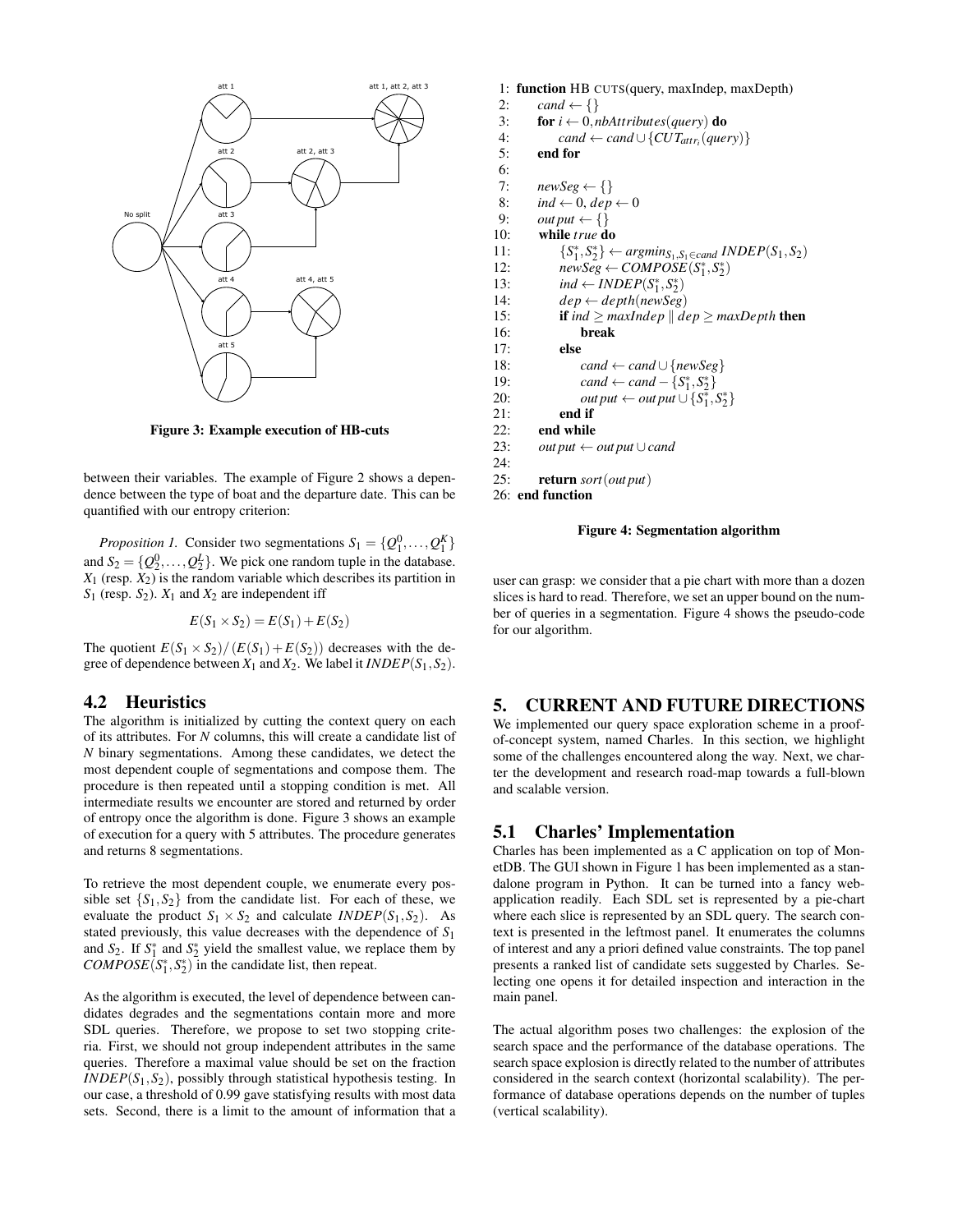Horizontal scalability is the hardest to achieve because the search space grows exponentially. However, some optimizations are possible. For instance, the calculations of SDL products and entropy can be reused from one iteration to the next. A safety line comes from the visualization. A pie-chart with more than a dozen slices is difficult to read. Also, a large number of candidates is overwhelming. This sets an upper bound on the size of the search space.

Vertical scalability depends a lot on the back-end choices. Two types of operations are performed: median calculations and counts over predicates. The former is not commonly supported by systems. Overall, we favor OLAP technologies. As we cannot know which columns will be queried, creating indices a priori is not possible. Therefore, column-based systems such as MonetDB [13] are well for suited Charles' workloads.

# 5.2 Broader perspectives

Our procedure is based on four steps: initial candidates generation, derivation of the segmentations, ranking and visualization. Each of these steps could be generalized.

First, we only consider median cuts. This is a serious limitation. Assume we split the domain of an attribute *size*. This attribute follows a Gaussian distribution. With the current state of the system, there is no way to obtain a pie-chart displaying the second third of the population. However, this subset is very dense and may be very interesting for a user. We have to develop support for other quantiles, along with selection rules.

Also, our heuristic relies on a heavy restriction: all queries in an segmentation are based on the same attributes. It would be interesting to consider other options. For instance, we could cut each piece of a segmentation on a potentially different attribute. The main issue with this approach is the explosion of the search space. This may be tackled with randomized algorithms. Another research direction is to design a generation engine for *lazy* segmentation generation. Currently, Charles generates all possible answers to a user query in one go, then returns them. It may be beneficial to spread the computation time: the system would only generate a small set of queries, and create more upon request.

The overall evaluation and ranking process can be greatly improved with other types of knowledge. We do not use any notion of "interestingness" or "surprise". Also, we did not consider the clustering quality measures offered by the data mining community. We may gain from incorporating such notions. It is however unclear yet which measure can be used, and how to include them into our current evaluation scheme.

Two improvements for the visualization scheme present themselves readily. First, the display could be clarified with hierarchical visualizations, such as tree-maps or multi-level pies. Second, the only information that Charles gives about the segments is their counts. It may be interesting to display more. For instance, the distribution of some attributes could be plotted, with uni- or multivariate representations. However, determining which attributes to display is almost as difficult as choosing the queries to illustrate.

Finally, the implementation of Charles could benefit from the incorporation of sampling strategies. The calculation of medians is a major bottleneck. However, not all tuples are necessary to give good results.

# 6. RELATED WORK

We identify four ways to generate interesting queries from a database in the literature: database summarization, faceted search, query recommandation and subspace clustering.

# 6.1 Database summarization

Database summarization appears as a contender for Charles. For instance, Yang et al.[21] introduce a method to return reduced versions of relational data. The result is less precise, but gives hints about the actual content of the database. It can be used as input for the knowledge discovery processes. In the data mining community, Mampaey et al. [12] propose to summarize transaction data with a few significant item-sets, chosen with information theoretical principles. The objective of these methods is similar to ours. However, our approach is different. These methods reduce the number of items, but do not give any hint for the analysis. Our approach tries to separate and rank different views over the data. Each segmentation highlights one aspect of the data. Also, we have strong requirements on the response time, and Charles should not require any preparation. This is not the priority for these works.

# 6.2 Faceted search

The information retrieval community has been proposing several interfaces for user-friendly querying of large repositories. Among those, *faceted search* is the closest to ours. It has been adopted by many popular e-commerce websites. One of the earliest engines for SQL databases is Flamenco [7]. The user enters a query, usually keyword-based. The system does not return all the results. Instead, it selects a few significant items and outputs them. In a separate window, it displays several attributes such as *price* or *brand*. They are the *facets*. For each of these attributes several value ranges are proposed. The user refines his selection by choosing one of these categories.

Faceted search is an active research field, and several authors have been looking into extending it for OLAP analysis. Wu et al. [20] embed it into a wider framework called KDAP (Keyword-Driven Analytical Processing). This framework generates many queries from a keyword, such as joins between facts and dimension tables. The results of these queries are then aggregated and organized in facets. Recently, Ben-Yitzhak et al. [3] have been working on extending the initial model. Usually, the facets come with counts for each subcategory. This gives an idea of the content of the database to the user. This could be replaced by more complex aggregations, such as selections, sums or averages.

Somehow, faceted search also aims at producing queries from tuples. However, in all the aformentioned cases, the user still has to build the queries. The facets are merely building blocks.

One of the main challenges of faceted search is the *facet selection* problem. While the data can have many attributes, only a few facets can be presented to the user. Which are the most interesting ones ? Dash et al. propose to return the most *surprising* ones [6]. They reveal data for which the distribution differs significantly from an expected value. This variant of faceted search is very close to our work: the system helps the user by identifying interesting subgroups. However, our notion of interest is very different. We try to summarize the general case, while Dash et al. focus on unexpected patterns. DynaCet [16] is another attempt to guide the exploration. The system provides facets such that any tuple can be reached with a minimal number of queries. It can build a decision tree over the whole data set, or only a few levels each time the user drills in. The objective of this work is very different from ours. DynaCet helps the user identify precise tuples of interest: this is a search scenario. We seek to generate summaries of the data. Also,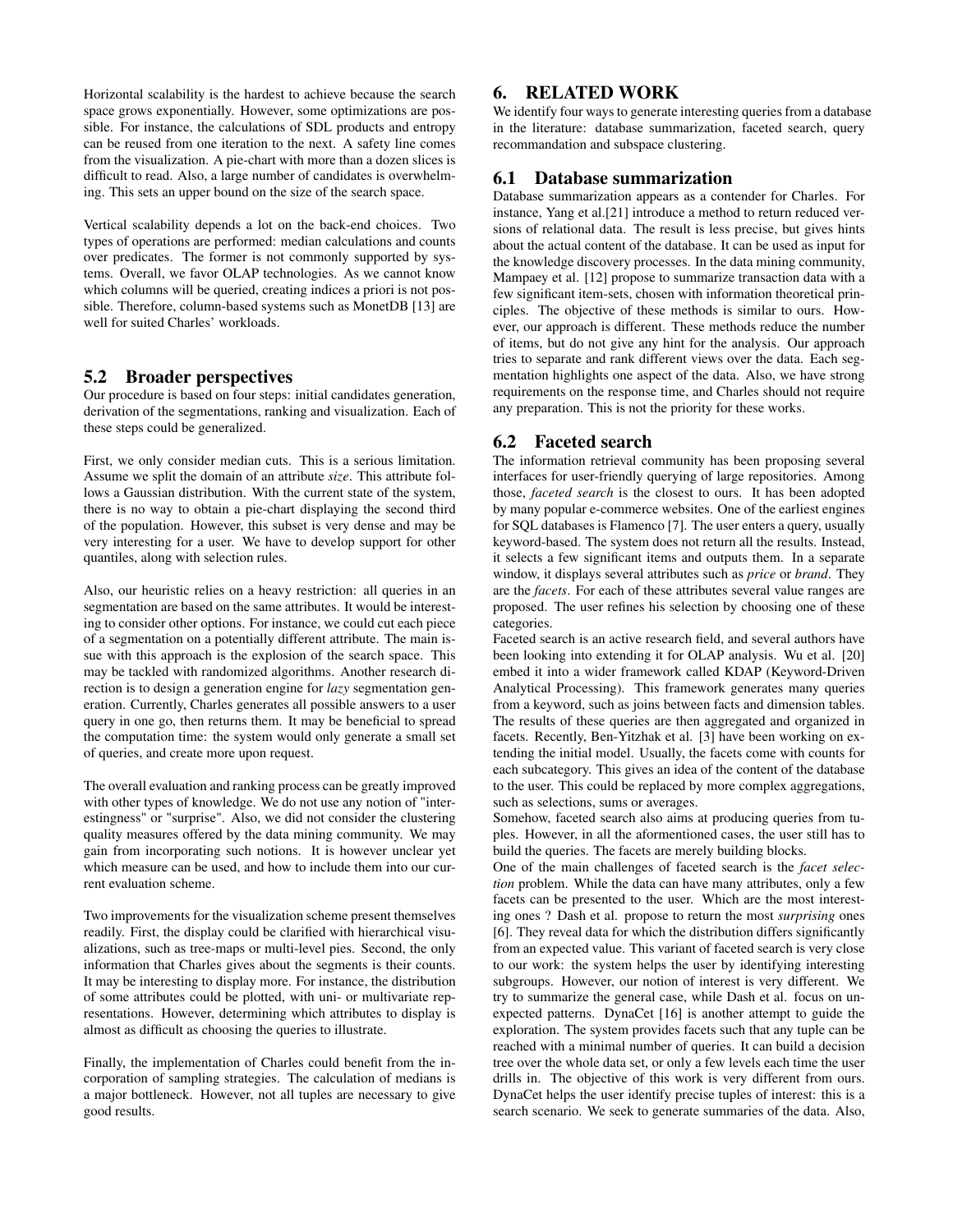as in most faceted search applications, all the facets are based on one attribute only. Our system is the opposite as it maximizes the number of columns involed in the segmentations.

# 6.3 Query recommendation

Several authors have proposed query recommendation algorithms. A common approach is to use the query log of the database. For instance, Chatzopoulou et al. [5] assume that if two users have a similar querying behavior, we can use the log of one to recommend queries to the other. They draw inspiration from collaborative filtering systems proposed on the Web. SnipSuggest [11] uses the same approach to generate context-aware recommendations: the user starts typing a query, then the system proposes several completions. The more a user writes, the more accurate the suggestions will be. Our work does not use the query log, it is based on statistical properties of the data. Therefore, we can drop the assumption that several experts have been independently using the same database for the exact same purpose.

The work of Sarawagi et al. [17] is closer to ours. It recommends interesting regions of the data based on statistics. However, there are two main differences. First, it is based on exceptional behaviours. An anticipated value of each observation can be calculated by creating a statistical model of the neighbourhood. Their system compares this expectated value to the observed one, and reports the abnormal deviations. As stated in the previous section, we are interested in the general case, not the exceptions. Second, the method of Sarawagi et al. targets data cubes exclusively.

# 6.4 Subspace clustering

Traditional clustering considers that all the dimensions are equally important. However, this assumption does not hold with many real life datasets. Also, a high number of dimensions tends to make items equidistant [4]. Subspace clustering addresses both of these problems. These methods detect clusters in various sub-spaces of the data. Therefore, each cluster is returned along with the subset of dimensions on which its tuples are similar. A review of these algorithms was written by Parsons et al. [15].

The first algorithm of this field is CLIQUE [2]. It splits each dimension in bins and detects the densest. Then, it explores all the possible combinations of bins. This creates cells of higher dimension, that can also be combined. The results can be expressed as a set of hyper-rectangles written in Disjunctive Normal Form such as ((30 < *age* < 50)∧(5 < *salary* < 8))∨((40 < *age* < 60)∧(2 <  $salary < 6$ )). This is similar to SDL partitions. Both approaches aim at partitioning the data in interesting subsets and express the results as queries. Also both approaches start with single attribute splits then combine them to generate new partitions. However, the objective is different. CLIQUE aims at discovering high density sub-spaces. We generate instant and general hints about the content of the data.

# 7. SUMMARY AND OUTLOOK

Enabling fast and intuitive data exploration is the Grand Challenge of the Big Data era. Brute-force parallel processing techniques such as Map-Reduce on Hadoop clusters push the wall, but do not break it. A paradigm shift is needed.

To bring out the knowledge hidden in the data, we propose to explore the barren landscape of database queries. Our proof-of-concept system, Charles, probes a query space delimited by the user and returns the most promising candidates. We believe this opens up ample opportunities for innovative theoretical, algorithmic, and systems research.

# 8. ACKNOWLEDGMENTS

This work was supported by the Dutch national program COMMIT.

# 9. REFERENCES

- [1] *The R Project for Statistical Computing*. http://www.r-project.org/index.html.
- [2] R. Agrawal, J. Gehrke, D. Gunopulos, and P. Raghavan. Automatic subspace clustering of high dimensional data for data mining applications. *SIGMOD Rec.*, 1998.
- [3] O. Ben-Yitzhak, N. Golbandi, N. Har'El, R. Lempel, A. Neumann, S. Ofek-Koifman, D. Sheinwald, E. Shekita, B. Sznajder, and S. Yogev. Beyond basic faceted search. In *Proc. WSDM*, 2008.
- [4] K. Beyer, J. Goldstein, R. Ramakrishnan, and U. Shaft. When is "nearest neighbor" meaningful? *ICDT*, 1999.
- [5] G. Chatzopoulou, M. Eirinaki, and N. Polyzotis. Query recommendations for interactive database exploration. In *SSDBM*, 2009.
- [6] D. Dash, J. Rao, N. Megiddo, A. Ailamaki, and G. Lohman. Dynamic faceted search for discovery-driven analysis. In *CIKM*, 2008.
- [7] J. English, M. Hearst, R. Sinha, K. Swearingen, and K. Lee. Flexible search and navigation using faceted metadata. Technical report, University of Berkeley, 2002.
- [8] M. Ester, H. Kriegel, J. Sander, and X. Xu. A density-based algorithm for discovering clusters in large spatial databases with noise. In *SIGKDD*, 1996.
- [9] G. Gan, C. Ma, and J. Wu. *Data clustering*. SIAM, 2007.
- [10] M. Hall, E. Frank, G. Holmes, B. Pfahringer, P. Reutemann, and I. Witten. The weka data mining software: an update. *SIGKDD Expl.*, 2009.
- [11] N. Khoussainova, Y. Kwon, M. Balazinska, and D. Suciu. Snipsuggest: context-aware autocompletion for sql. *Proc. VLDB endow.*, 2010.
- [12] M. Mampaey, N. Tatti, and J. Vreeken. Tell me what i need to know: succinctly summarizing data with itemsets. In *SIGKDD*, 2011.
- [13] S. Manegold, M. Kersten, and P. Boncz. Database architecture evolution: mammals flourished long before dinosaurs became extinct. *Proc. VLDB endow.*, 2009.
- [14] C. Olston, B. Reed, U. Srivastava, R. Kumar, and A. Tomkins. Pig latin: a not-so-foreign language for data processing. In *Proc. SIGMOD*, 2008.
- [15] L. Parsons, E. Haque, and H. Liu. Subspace clustering for high dimensional data: a review. *SIGKDD Expl.*, 2004.
- [16] S. Roy, H. Wang, U. Nambiar, G. Das, and M. Mohania. Dynacet: Building dynamic faceted search systems over databases. In *ICDE*, 2009.
- [17] S. Sarawagi, R. Agrawal, and N. Megiddo. Discovery-driven exploration of olap data cubes. *EDBT*, 1998.
- [18] A. Thusoo, J. Sarma, N. Jain, Z. Shao, P. Chakka, S. Anthony, H. Liu, P. Wyckoff, and R. Murthy. Hive: a warehousing solution over a map-reduce framework. *Proc. VLDB endow.*, 2009.
- [19] T. van Eck. The orfeus seismological software library. *Seismological Research Letters*, 1997.
- [20] Y. Wu P., Sismanis and B. Reinwald. Towards keyworddriven analytical processing. In *Proc. SIGMOD*, 2007.
- [21] X. Yang, C. Procopiuc, and D. Srivastava. Summarizing relational databases. *Proc. VLDB endow.*, 2009.